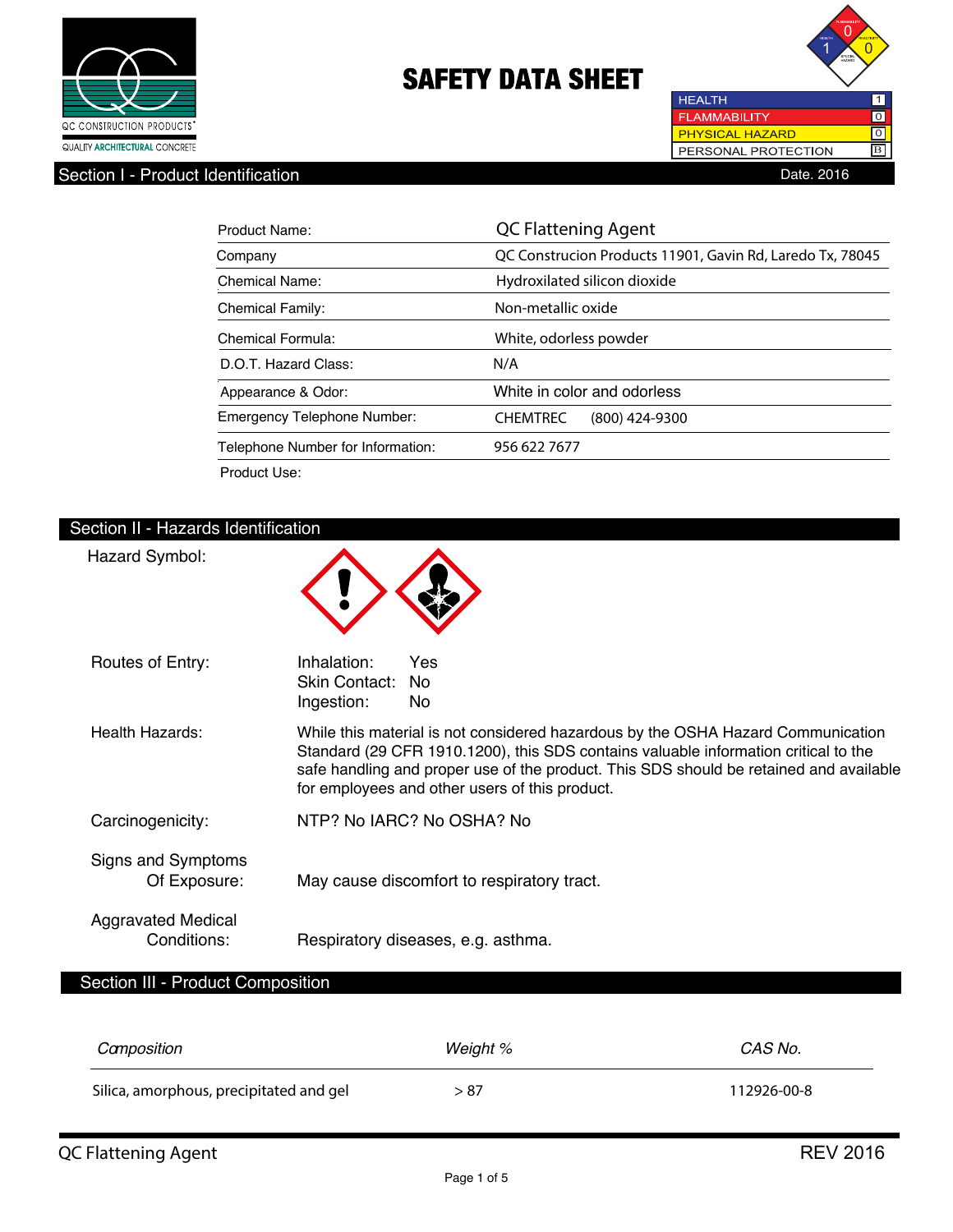## Section IV - First Aid Measures

| Eye Contact:         | Check for and remove any contact lenses. Immediately flush eyes with running water for         |
|----------------------|------------------------------------------------------------------------------------------------|
|                      | at least 15 minutes, keeping eyelids open. Seek immediate medical attention.                   |
| Inhalation:          | Remove to fresh air. Keep person warm and at rest. If not breathing, if breathing is           |
|                      | irregular or if respiratory arrest occurs, provide artificial respiration or oxygen by trained |
|                      | personnel.                                                                                     |
| <b>Skin Contact:</b> | Remove contaminated clothing and shoes. Wash skin thoroughly with soap and water               |
|                      | or use recognized skin cleanser. Do NOT use solvents or thinners.                              |
| Ingestion:           | If swallowed, seek medical advice immediately and show this container or label. Keep           |
|                      | person warm and at rest. Do NOT induce vomiting.                                               |

#### Section V - Fire Fighting Measure

| Flash Point:                           | N/A         |
|----------------------------------------|-------------|
| Flammable Limits:                      | N/A         |
| <b>Firefighting Media:</b>             | N/A         |
| <b>Special Firefighting Procedure:</b> | N/A         |
| Unusual Fire Hazards:                  | <b>None</b> |

#### Section VI - Accidental Release Measures

| For non-emergency<br>personnel: | No action shall be taken involving any personal risk or without suitable training.<br>Keep unnecessary and unprotected personnel from entering. Do not touch or<br>walk through spilled material. Product forms slippery surface when combined<br>with water. |
|---------------------------------|---------------------------------------------------------------------------------------------------------------------------------------------------------------------------------------------------------------------------------------------------------------|
| For emergency responders:       | If specialised clothing is required to deal with the spillage, take note of any<br>information in Section 8 on suitable and unsuitable materials. See also the<br>information in "For nonemergency personnel".                                                |
| Environmental precautions:      | Inform the relevant authorities if the product has caused environmental pollution                                                                                                                                                                             |

## Section VII - Handling and Storage

Protective measures : Put on appropriate personal protective equipment (see Section 8).

Advice on general occupational hygiene: Conditions for safe storage, including Store in accordance with local regulations. Store in original container protected from direct sunlight in a dry, cool and well-ventilated area, away from incompatible materials (see Section 10) and food and drink. Keep Eating, drinking and smoking should be prohibited in areas where this material is handled, stored and processed. Workers should wash hands and face before eating, drinking and smoking. Remove contaminated clothing and protective equipment before entering eating areas. When transferring material into flammable solvents, use proper grounding to avoid electrical sparks. Avoid alteration of product properties before use. Calcining (which may result in crystalline formation) or mixing with additives may alter toxicological properties. See also Section 8 for additional information on hygiene measures.

(sewers, waterways, soil or air).

container tightly closed and sealed until ready for use. Do not store in unlabeled containers.

any incompatibilities: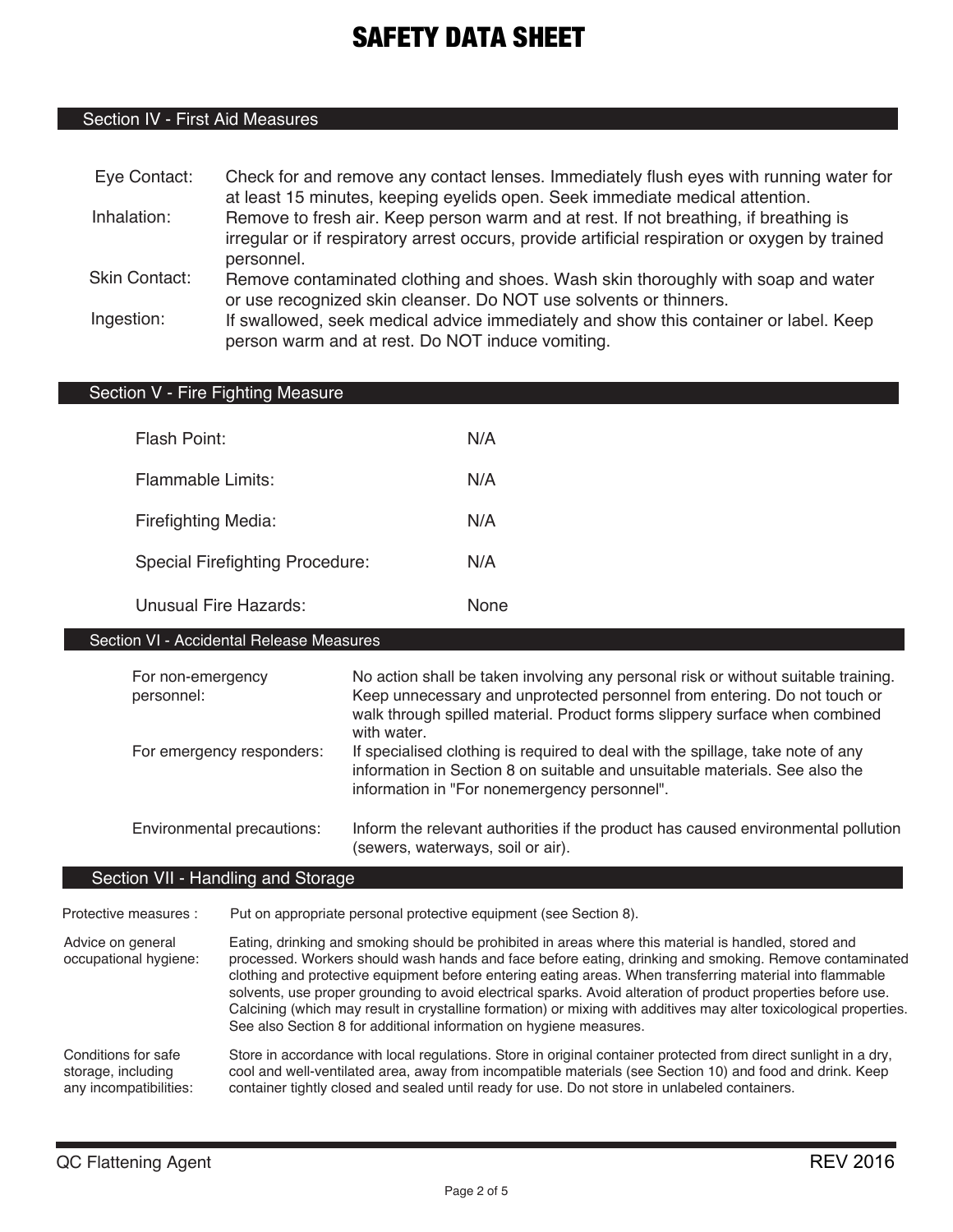|                                                                                                                                                                             | Section VIII - Exposure Controls / Personal Protection                                                                                                                                                                                                                                                                                                                                                                                           |  |  |
|-----------------------------------------------------------------------------------------------------------------------------------------------------------------------------|--------------------------------------------------------------------------------------------------------------------------------------------------------------------------------------------------------------------------------------------------------------------------------------------------------------------------------------------------------------------------------------------------------------------------------------------------|--|--|
| Personal Protective Equipment                                                                                                                                               | SAFETY<br>FIRST                                                                                                                                                                                                                                                                                                                                                                                                                                  |  |  |
| Eye/face protection:                                                                                                                                                        | Safety glasses with side shields.                                                                                                                                                                                                                                                                                                                                                                                                                |  |  |
| Hand protection:                                                                                                                                                            | Chemical-resistant, impervious gloves complying with an approved standard should be worn at all<br>times when handling chemical products if a risk assessment indicates this is necessary.                                                                                                                                                                                                                                                       |  |  |
| Gloves:                                                                                                                                                                     | Leather, Cloth or Rubber gloves                                                                                                                                                                                                                                                                                                                                                                                                                  |  |  |
| Body protection:                                                                                                                                                            | Personal protective equipment for the body should be selected based on the task being performed<br>and the risks involved and should be approved by a specialist before handling this product.                                                                                                                                                                                                                                                   |  |  |
| Other skin protection:                                                                                                                                                      | Appropriate footwear and any additional skin protection measures should be selected based on the<br>task being performed and the risks involved and should be approved by a specialist before handling<br>this product.                                                                                                                                                                                                                          |  |  |
| Respiratory protection                                                                                                                                                      | Respirator selection must be based on known or anticipated exposure levels, the hazards of the<br>product and the safe working limits of the selected respirator. If workers are exposed to<br>concentrations above the exposure limit, they must use appropriate, certified respirators. Use a<br>properly fitted, air-purifying or air-fed respirator complying with an approved standard if a risk<br>assessment indicates this is necessary. |  |  |
|                                                                                                                                                                             | Section IX - Physical and Chemical Properties                                                                                                                                                                                                                                                                                                                                                                                                    |  |  |
| Specific Gravity (H2O=1):<br><b>Boiling Point:</b><br><b>Melting Point:</b><br>Vapor Pressure:<br><b>Vapor Density:</b><br><b>Evaporation Rate:</b><br>Solubility In Water: | 2.2<br>N/A<br>1700 °F (926.7 °C)<br>N/A<br>N/A<br>N/A<br>Insoluble                                                                                                                                                                                                                                                                                                                                                                               |  |  |
| Section X - Reactivity / Estability                                                                                                                                         |                                                                                                                                                                                                                                                                                                                                                                                                                                                  |  |  |
| Reactivity:                                                                                                                                                                 | No specific test data related to reactivity available for this product or its ingredients.                                                                                                                                                                                                                                                                                                                                                       |  |  |
| Chemical stability:                                                                                                                                                         | The product is stable.                                                                                                                                                                                                                                                                                                                                                                                                                           |  |  |
| Possibility of hazardous<br>reactions:                                                                                                                                      | Under normal conditions of storage and use, hazardous reactions will not occur.                                                                                                                                                                                                                                                                                                                                                                  |  |  |
| Conditions to avoid:                                                                                                                                                        | High temperature (>800 C) treatment (calcining). Avoid alteration of product<br>properties before use. Calcining (which may result in crystalline formation) or mixing<br>with additives may alter toxicological properties.<br>Refer to protective measures listed in sections 7 and 8.                                                                                                                                                         |  |  |
| Incompatible materials:                                                                                                                                                     | Reactive or incompatible with the following materials: acids, oxidizing materials,<br>strong alkalis.                                                                                                                                                                                                                                                                                                                                            |  |  |
| Hazardous decomposition<br>products:                                                                                                                                        | Under normal conditions of storage and use, hazardous decomposition products<br>should not be produced.                                                                                                                                                                                                                                                                                                                                          |  |  |
|                                                                                                                                                                             | Section XI - Toxicological Information                                                                                                                                                                                                                                                                                                                                                                                                           |  |  |

## **No Data Available**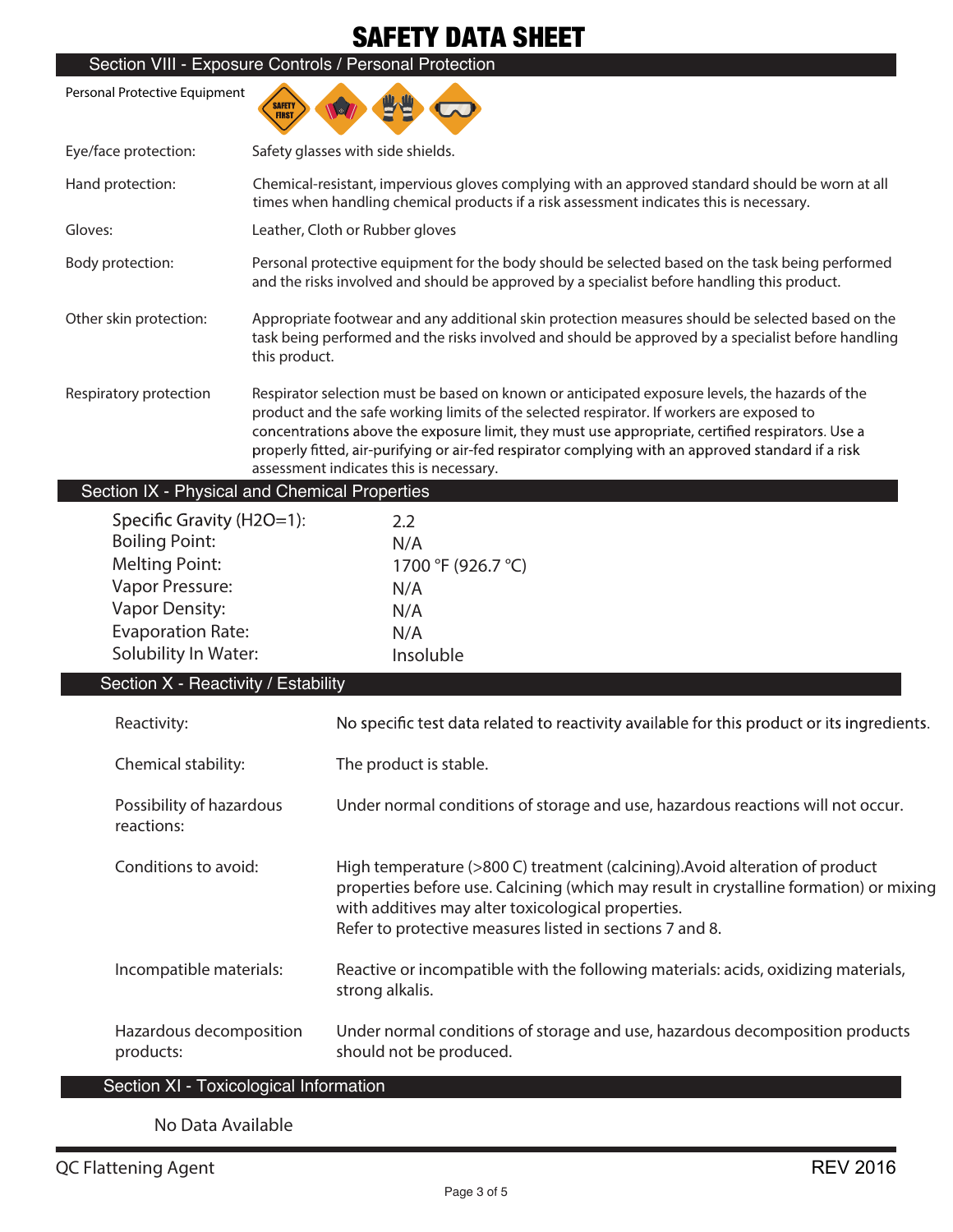## Section XII - Ecological Information

| Product/ingredient name                    | Result                                                                            | <b>Species</b>                                              | Exposure                                     |
|--------------------------------------------|-----------------------------------------------------------------------------------|-------------------------------------------------------------|----------------------------------------------|
| Silica, amorphous,<br>precipitated and gel | $NOEC > 1000$ ppm<br>Acute NOEC >10000 ppm Fresh water<br>Acute NOEC $>10000$ ppm | Daphnia - Daphnia magna<br>Fish<br>Fish - Brachydanio rerio | 24 hours<br>96 hours Static<br>4 days Static |

### Section XIII - Disposal Considerations

#### Section XIV - Transportation / Shipping Data

TDG / DOT Shipping Description: **Not regulated**

## Section XV - Regulatory Information

## **North American Inventories:** t from the TSCA inventory.

All components are listed or exemp This product or its components are lis ted on, or exempt from the Canadian Domestic Substances List.

#### **U.S. Federal Regulations:**

SARA 302/304 SARA 304 RQ

Not applicable.

Composition/information on ingredients No products were found.

SARA 311/312 Classification

Not applicable.

Composition/information on ingredients No products were found.

 $\overline{a}$ 

#### i. Section XVI - Other Information

HMIS Rating :

HEALT<sub>1</sub> FLAMMABILITY 0 REACTIVITY 0 PPE

 $0 =$ Minimum  $1 =$  Slight  $2 =$ Moderate

3 = Serious

**Disposal Method : The generation of waste should be avoided or minimized wherever possible. Disposal of this product, solutions and any by-products should at all times comply with the requirements of environmental protection and waste disposal legislation and any regional local authority requirements.**